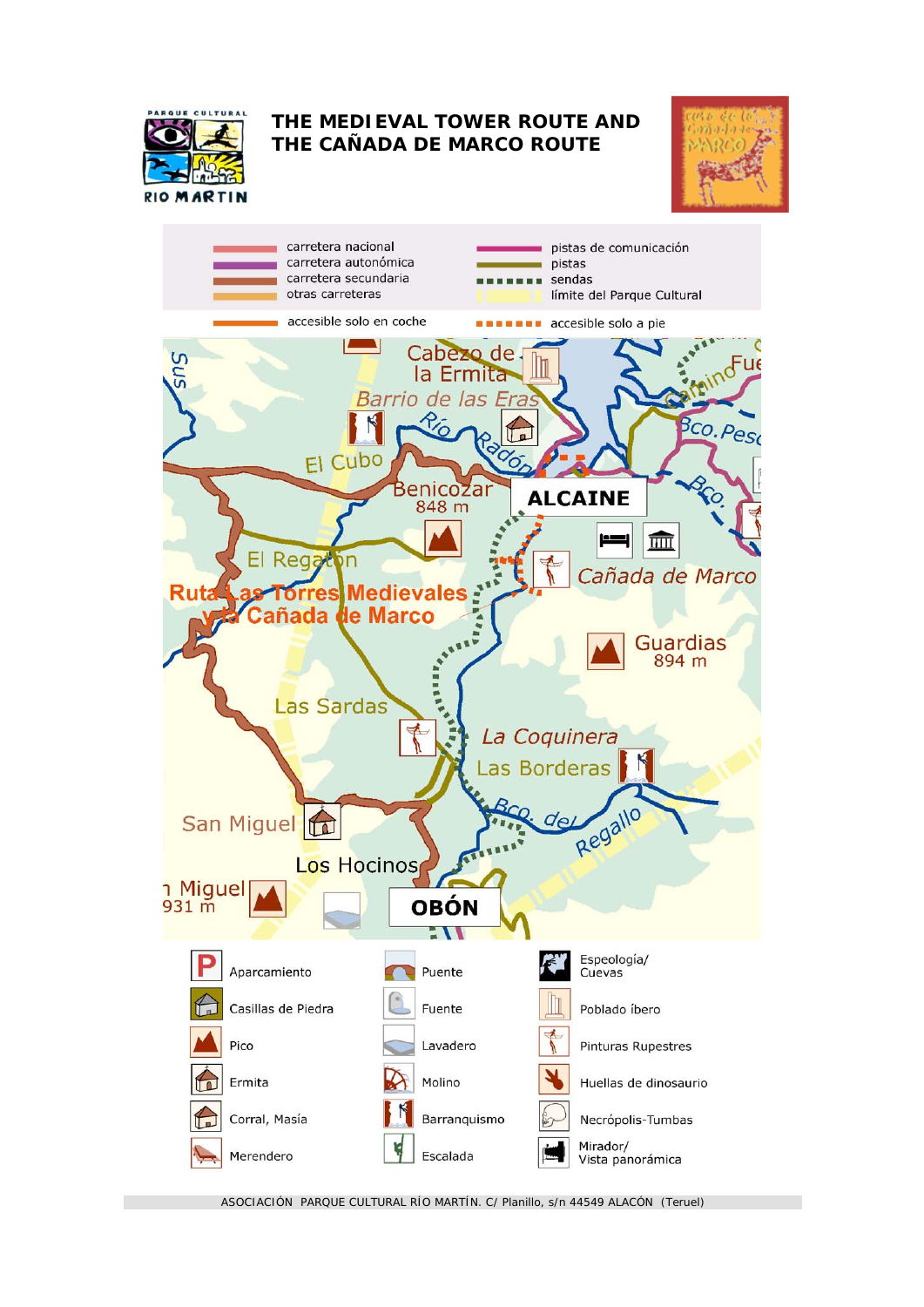## **MEDIEVAL TOWERS ROUTE**

During the constant upheaval of the Middle Ages, Alcaine was converted into a strong fortress with the construction of 11 towers. Although their construction is attributed to the Muslims – who were in that area around the sixteenth century – the towers ended up in the hands of the Christians during the Reconquest. The names of both the village, Alcaine, and some of the geographic features (e.g. the Benicozar hill) are also of Arabic origin.

Nowadays the towers are damaged and two of them have been converted into pigeon houses. The only remains of the Muslim fortress are parts of its towers and floor. Yet, the route clearly shows the key defense role of the buildings and offers spectacular views over the surrounding area. The path goes from the church square to the old washhouses. At the mid point of the route you will find an information board regarding the defensive fortress and the orography of the place. A short path splits off from the main trail, leading to the "cueva de los Esquiladores" (the cave of the shearers), used to store goods during wartime and for stockbreeding activities

## **CAÑADA DE MARCO ROUTE**

We leave Alcaine in direction of the spring area known under many different names: Las Fuentes (the fountains), Fuente Hermosa (the beautiful fountain), Caño del Gaspar or the place where the Martín river returns to the surface. The path follows the left bank of the river to the foot of the Benicozar mountain ( 848 m ), where colonies of griffon vultures, Egyptian vultures and golden eagles live. Here we also find the path to the Cañada de Marco. The route then continues and passes on the canyons of the Martín river, till it crosses the river at the opening of the Gabache ravine, in the direction of La Coquinera shelter – which is situated in Obón. Proceeding uphill, we arrive at the end of the Regallo ravine, a charming area with little waterfalls and puddles, very much appreciated by those who are fond of ravines. The trail continues uphill to Obón, traversing more of the Martín river canyons.

**Any marked path in the Park will allow visitors to access places of great ecological and environmental value and to see a number of rock paintings - World Heritage sites protected by law.** 

**Please remember that everyone has not only the right to enjoy nature but also the obligation to preserve it.**



The shelters with rock paintings and archeological sites feature a protection fence. Authorized guides are required for visits. Contact phone numbers can be found in the town halls, tourist offices or interpretation centers of the villages which constitute the Cultural Park.



Please contribute to the preservation of rock paintings. Don't touch or throw water on them and respect the protection fences. Please remember, they are part of the unique but frail heritage of the past; we have to protect them if we want to continue to enjoy them in the same environment in which they were created thousands of years ago.



Archeological and/or palaeontologic prospecting and excavation without the necessary permits is strictly prohibited, according to law 3/1999 of the Aragonese Cultural Heritage. Please contribute to the preservation of the historical, cultural and ethnographic heritage of the Park.



Please keep the place clean. Do not discard any garbage or waste material.